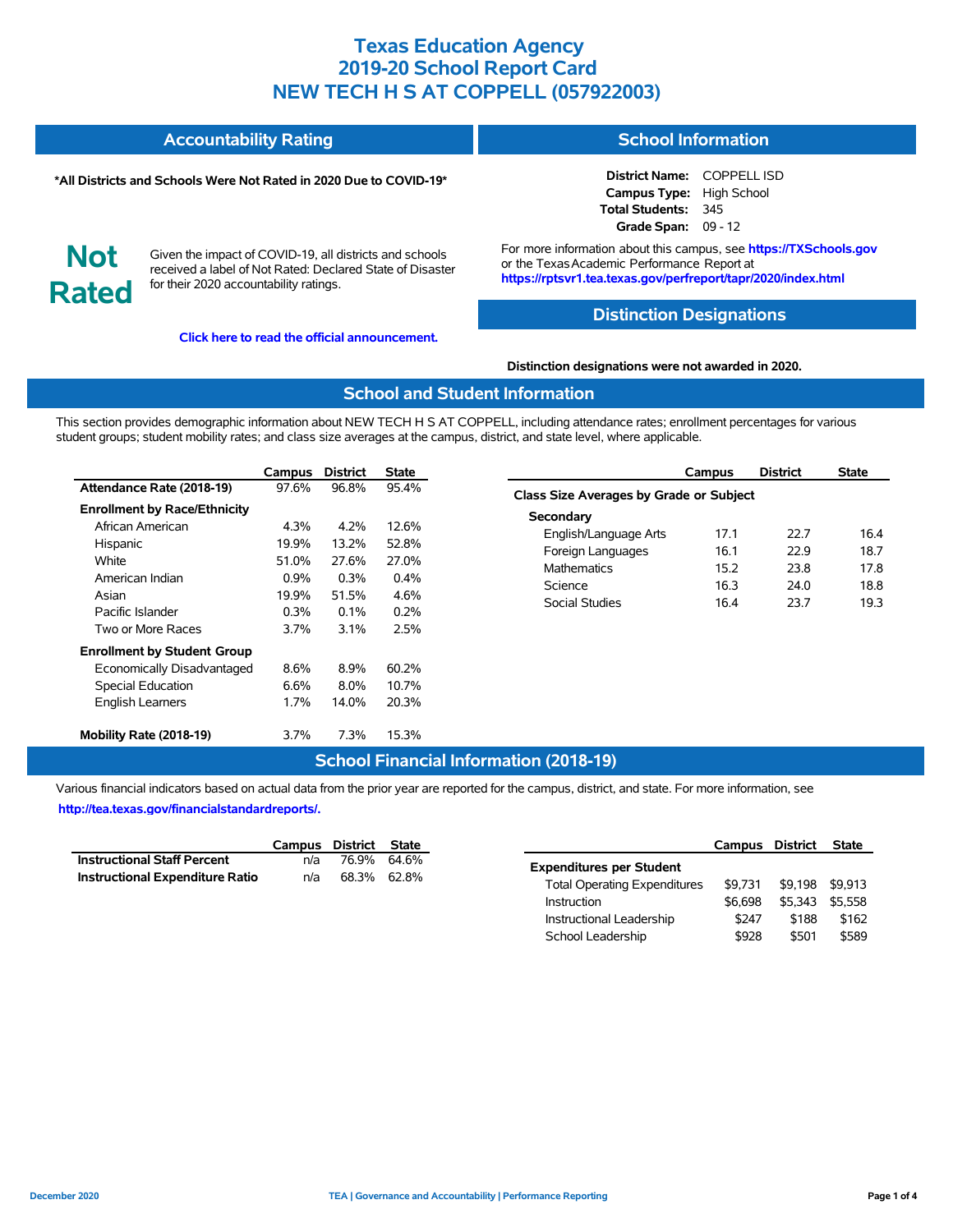### **STAAR Outcomes**

This section provides STAAR performance and Academic Growth outcomes. Academic Growth measures whether students are maintaining performance or improving from year to year. **Please note that due to the cancellation of spring 2020 State of Texas Assessments of Academic Readiness (STAAR) due to the COVID-19 pandemic, the performance of this year's report is not updated.**

|                                                                                |      |              |     |      |                                   |      |       |                          |       |                              | Two or |               |
|--------------------------------------------------------------------------------|------|--------------|-----|------|-----------------------------------|------|-------|--------------------------|-------|------------------------------|--------|---------------|
|                                                                                |      |              |     |      | <b>African</b>                    |      |       | American                 |       | <b>Pacific</b>               | More   | Econ          |
|                                                                                |      | <b>State</b> |     |      | District Campus American Hispanic |      | White | Indian                   | Asian | <b>Islander</b>              | Races  | <b>Disadv</b> |
| STAAR Performance Rates at Approaches Grade Level or Above (All Grades Tested) |      |              |     |      |                                   |      |       |                          |       |                              |        |               |
| All Subjects                                                                   | 2019 | 78%          | 94% | 96%  | 85%                               | 99%  | 95%   | 100%                     | 99%   | $\overline{a}$               | 100%   | 97%           |
|                                                                                | 2018 | 77%          | 93% | 96%  | 100%                              | 99%  | 95%   | $\ast$                   | 99%   | $\qquad \qquad \blacksquare$ | 100%   | 100%          |
| ELA/Reading                                                                    | 2019 | 75%          | 93% | 95%  | 82%                               | 97%  | 95%   | $\ast$                   | 97%   | $\overline{a}$               | 100%   | 92%           |
|                                                                                | 2018 | 74%          | 92% | 94%  | 100%                              | 100% | 91%   | $\overline{a}$           | 97%   | $\overline{a}$               | $\ast$ | 100%          |
| <b>Mathematics</b>                                                             | 2019 | 82%          | 95% | 90%  | 80%                               | 100% | 83%   | $\ast$                   | 100%  | $\overline{a}$               | $\ast$ | 100%          |
|                                                                                | 2018 | 81%          | 95% | 95%  | 100%                              | 94%  | 93%   | $\overline{a}$           | 100%  | $\overline{a}$               | $\ast$ | $\ast$        |
| Science                                                                        | 2019 | 81%          | 94% | 99%  | 83%                               | 100% | 100%  | $\ast$                   | 100%  | $\overline{a}$               | 100%   | 100%          |
|                                                                                | 2018 | 80%          | 94% | 99%  | 100%                              | 100% | 98%   | $\overline{a}$           | 100%  | $\overline{a}$               | $\ast$ |               |
| <b>Social Studies</b>                                                          | 2019 | 81%          | 96% | 100% | *                                 | 100% | 100%  | $\overline{\phantom{a}}$ | 100%  | $\overline{a}$               | $\ast$ | 100%          |
|                                                                                | 2018 | 78%          | 94% | 100% | $\ast$                            | 100% | 100%  | $\ast$                   | 100%  |                              | $\ast$ | 100%          |
| STAAR Performance Rates at Meets Grade Level or Above (All Grades Tested)      |      |              |     |      |                                   |      |       |                          |       |                              |        |               |
| All Subjects                                                                   | 2019 | 50%          | 80% | 84%  | 69%                               | 80%  | 85%   | 80%                      | 87%   |                              | 87%    | 79%           |
|                                                                                | 2018 | 48%          | 79% | 76%  | 71%                               | 73%  | 76%   | $\ast$                   | 76%   | $\overline{a}$               | 86%    | 79%           |
| ELA/Reading                                                                    | 2019 | 48%          | 79% | 88%  | 82%                               | 91%  | 86%   | $\ast$                   | 91%   | $\overline{a}$               | 83%    | 92%           |
|                                                                                | 2018 | 46%          | 77% | 79%  | 67%                               | 90%  | 79%   | $\overline{a}$           | 72%   | L,                           | $\ast$ | 75%           |
| Mathematics                                                                    | 2019 | 52%          | 82% | 54%  | 40%                               | 50%  | 53%   | $\ast$                   | 73%   |                              | $\ast$ | 43%           |
|                                                                                | 2018 | 50%          | 81% | 54%  | 80%                               | 39%  | 57%   | $\overline{\phantom{a}}$ | 60%   | $\overline{a}$               | $\ast$ |               |
| Science                                                                        | 2019 | 54%          | 80% | 88%  | 67%                               | 73%  | 96%   | $\ast$                   | 84%   | $\overline{a}$               | 100%   | 75%           |
|                                                                                | 2018 | 51%          | 78% | 71%  | 60%                               | 57%  | 74%   | $\overline{\phantom{a}}$ | 83%   |                              | $\ast$ | $\ast$        |
| <b>Social Studies</b>                                                          | 2019 | 55%          | 83% | 94%  | $\ast$                            | 100% | 95%   | $\overline{a}$           | 92%   | $\overline{a}$               | $\ast$ | 100%          |
|                                                                                | 2018 | 53%          | 82% | 95%  | $\ast$                            | 100% | 93%   | $\ast$                   | 92%   |                              | $\ast$ | 100%          |
| STAAR Performance Rates at Masters Grade Level (All Grades Tested)             |      |              |     |      |                                   |      |       |                          |       |                              |        |               |
| All Subjects                                                                   | 2019 | 24%          | 54% | 33%  | 15%                               | 27%  | 36%   | 60%                      | 35%   | $\overline{a}$               | 40%    | 21%           |
|                                                                                | 2018 | 22%          | 50% | 28%  | 21%                               | 27%  | 26%   | $\ast$                   | 31%   | $\overline{a}$               | 71%    | 31%           |
| ELA/Reading                                                                    | 2019 | 21%          | 49% | 26%  | 0%                                | 24%  | 28%   | $\ast$                   | 29%   | $\overline{a}$               | 33%    | 17%           |
|                                                                                | 2018 | 19%          | 43% | 17%  | 0%                                | 17%  | 18%   | $\overline{\phantom{a}}$ | 13%   | $\overline{a}$               | $\ast$ | 8%            |
| <b>Mathematics</b>                                                             | 2019 | 26%          | 61% | 16%  | 20%                               | 21%  | 13%   | $\ast$                   | 18%   | $\overline{a}$               | $\ast$ | 14%           |
|                                                                                | 2018 | 24%          | 58% | 18%  | 40%                               | 11%  | 12%   | $\overline{\phantom{a}}$ | 50%   | $\overline{a}$               | $\ast$ | $\ast$        |
| Science                                                                        | 2019 | 25%          | 53% | 29%  | 17%                               | 13%  | 34%   | $\ast$                   | 26%   | $\overline{a}$               | 40%    | 0%            |
|                                                                                | 2018 | 23%          | 50% | 17%  | 20%                               | 10%  | 17%   | $\overline{a}$           | 33%   | $\overline{a}$               | $\ast$ | $\ast$        |
| Social Studies                                                                 | 2019 | 33%          | 64% | 77%  | $\ast$                            | 75%  | 78%   | $\overline{\phantom{a}}$ | 77%   | $\overline{a}$               | $\ast$ | 67%           |
|                                                                                | 2018 | 31%          | 62% | 75%  | $\ast$                            | 82%  | 73%   | $\ast$                   | 62%   | $\overline{a}$               | $\ast$ | 55%           |
| <b>Academic Growth Score (All Grades Tested)</b>                               |      |              |     |      |                                   |      |       |                          |       |                              |        |               |
| <b>Both Subjects</b>                                                           | 2019 | 69           | 82  | 61   | 67                                | 56   | 61    | $\ast$                   | 73    |                              | $\ast$ | 55            |
|                                                                                | 2018 | 69           | 81  | 59   | 70                                | 52   | 58    | $\overline{a}$           | 64    |                              | $\ast$ | 86            |
| ELA/Reading                                                                    | 2019 | 68           | 79  | 75   | 100                               | 66   | 73    | $\overline{a}$           | 92    |                              | $\ast$ | $\ast$        |
|                                                                                | 2018 | 69           | 78  | 67   | 80                                | 61   | 66    | $\overline{a}$           | 65    |                              | $\ast$ | 90            |
| <b>Mathematics</b>                                                             | 2019 | 70           | 85  | 41   | $\ast$                            | 42   | 43    | $\ast$                   | 50    |                              | $\ast$ | 42            |
|                                                                                | 2018 | 70           | 84  | 51   | 60                                | 47   | 49    |                          | 63    |                              | $\ast$ | $\ast$        |

? Indicates that the data for this item were statistically improbable or were reported outside a reasonable range.<br>- Indicates zero observations reported for this group.<br>\* Indicates results are masked due to small numbers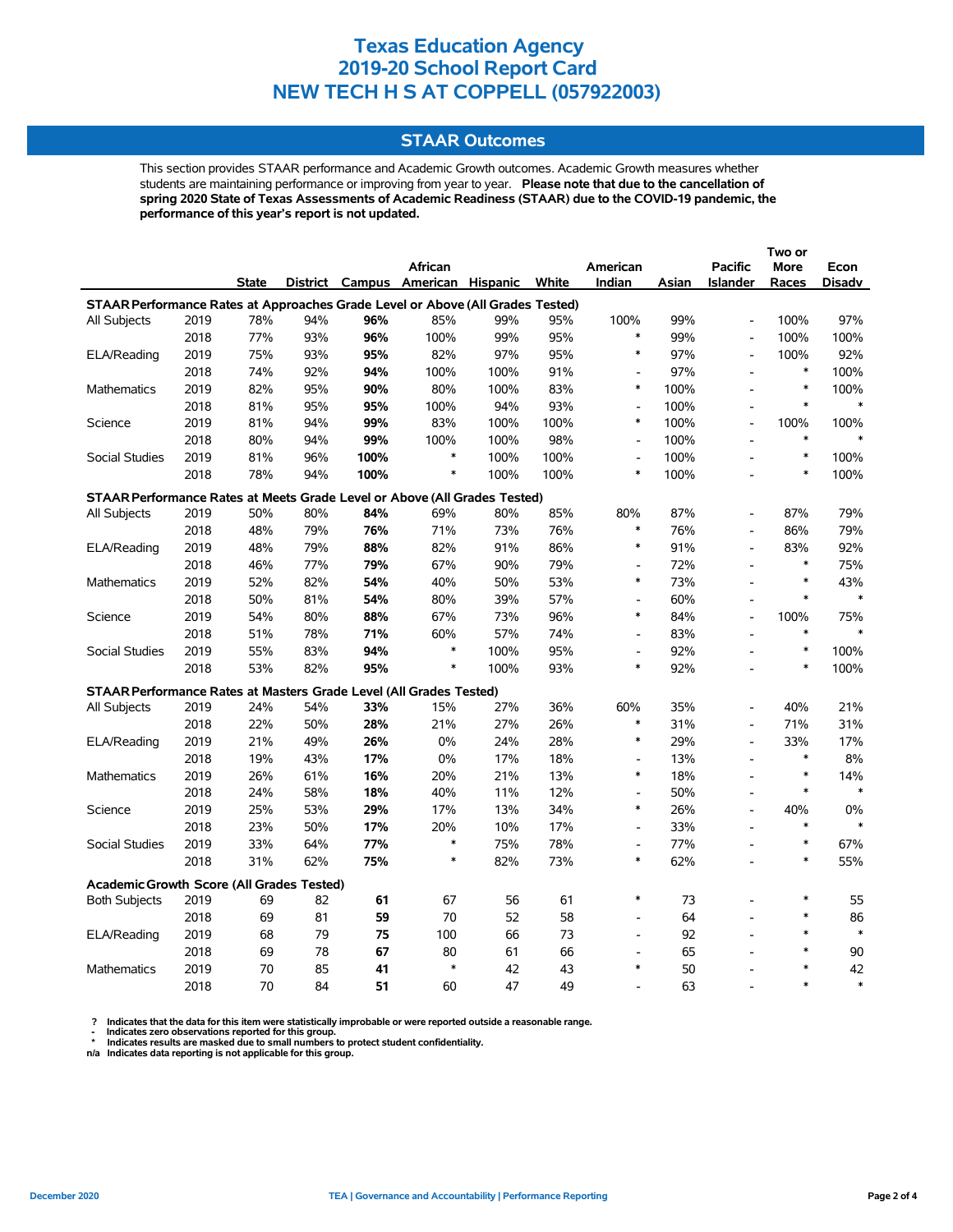## **Graduation and College, Career, and Military Readiness Outcomes**

This section provides graduation, graduation plan, and College, Career, and Military Readiness rates.

|                                                                         | <b>State</b> | District |        | African<br>Campus American Hispanic |        | White  | American<br>Indian       | Asian  | <b>Pacific</b><br><b>Islander</b> | Two or<br>More<br>Races | Econ<br>Disadv |
|-------------------------------------------------------------------------|--------------|----------|--------|-------------------------------------|--------|--------|--------------------------|--------|-----------------------------------|-------------------------|----------------|
| Annual Dropout Rate (Gr 9-12)                                           |              |          |        |                                     |        |        |                          |        |                                   |                         |                |
| 2018-19                                                                 | 1.9%         | 0.3%     | 0.3%   | $0.0\%$                             | 1.6%   | 0.0%   | *                        | 0.0%   |                                   | 0.0%                    | $0.0\%$        |
| 2017-18                                                                 | 1.9%         | 0.1%     | 0.0%   | 0.0%                                | 0.0%   | 0.0%   | $\ast$                   | 0.0%   |                                   | 0.0%                    | 0.0%           |
| 4-Year Longitudinal Rate (Gr 9-12)<br>Class of 2019                     |              |          |        |                                     |        |        |                          |        |                                   |                         |                |
| Graduated                                                               | 90.0%        | 98.5%    | 98.7%  | ∗                                   | 94.1%  | 100.0% | ∗                        | 100.0% |                                   | *                       | 100.0%         |
| Graduates, TxCHSE, & Cont<br>Class of 2018                              | 94.1%        | 99.3%    | 98.7%  | $\ast$                              | 94.1%  | 100.0% | ∗                        | 100.0% |                                   | ∗                       | 100.0%         |
| Graduated                                                               | 90.0%        | 98.6%    | 100.0% | *                                   | 100.0% | 100.0% | $\ast$                   | 100.0% |                                   | *                       | 100.0%         |
| Graduates, TxCHSE, & Cont                                               | 94.3%        | 99.7%    | 100.0% | $\ast$                              | 100.0% | 100.0% | *                        | 100.0% |                                   |                         | 100.0%         |
| 5-Year Extended Longitudinal Rate (Gr 9-12)<br>Class of 2018            |              |          |        |                                     |        |        |                          |        |                                   |                         |                |
| Graduated                                                               | 92.2%        | 98.8%    | 100.0% |                                     | 100.0% | 100.0% | *                        | 100.0% |                                   |                         | 100.0%         |
| Graduates, TxCHSE, & Cont                                               | 93.9%        | 99.8%    | 100.0% | $\ast$                              | 100.0% | 100.0% | ∗                        | 100.0% |                                   | ∗                       | 100.0%         |
| Class of 2017<br>Graduated                                              | 92.0%        | 99.8%    | 100.0% | $\overline{\phantom{a}}$            | 100.0% | 100.0% | $\overline{a}$           | 100.0% |                                   | $\ast$                  | 100.0%         |
| Graduates, TxCHSE, & Cont                                               | 93.7%        | 99.8%    | 100.0% |                                     | 100.0% | 100.0% |                          | 100.0% |                                   |                         | 100.0%         |
| 6-Year Extended Longitudinal Rate (Gr 9-12)<br>Class of 2017            |              |          |        |                                     |        |        |                          |        |                                   |                         |                |
| Graduated                                                               | 92.4%        | 99.7%    | 100.0% |                                     | 100.0% | 100.0% |                          | 100.0% |                                   |                         | 100.0%         |
| Graduates, TxCHSE, & Cont<br>Class of 2016                              | 93.7%        | 99.8%    | 100.0% |                                     | 100.0% | 100.0% |                          | 100.0% |                                   | $\ast$                  | 100.0%         |
| Graduated                                                               | 92.1%        | 99.7%    | 100.0% | 100.0%                              | 100.0% | 100.0% |                          | 100.0% |                                   | ∗                       | 100.0%         |
| Graduates, TxCHSE, & Cont                                               | 93.4%        | 99.7%    | 100.0% | 100.0%                              | 100.0% | 100.0% |                          | 100.0% |                                   |                         | 100.0%         |
| 4-Year Federal Graduation Rate Without Exclusions (Gr 9-12)             |              |          |        |                                     |        |        |                          |        |                                   |                         |                |
| Class of 2019                                                           | 90.0%        | 98.2%    | 98.7%  | $\ast$                              | 94.1%  | 100.0% |                          | 100.0% |                                   |                         | 100.0%         |
| Class of 2018                                                           | 90.0%        | 98.4%    | 100.0% |                                     | 100.0% | 100.0% |                          | 100.0% |                                   |                         | 100.0%         |
| RHSP/DAP Graduates (Longitudinal Rate)<br>Class of 2019                 | 73.3%        |          |        |                                     |        |        |                          |        |                                   |                         |                |
| Class of 2018                                                           | 68.5%        |          |        |                                     |        |        |                          |        |                                   |                         |                |
|                                                                         |              |          |        |                                     |        |        |                          |        |                                   |                         |                |
| RHSP/DAP/FHSP-E/FHSP-DLA Graduates (Longitudinal Rate)<br>Class of 2019 | 87.6%        | 96.5%    | 98.7%  | ∗                                   | 100.0% | 97.5%  | *                        | 100.0% |                                   |                         | 100.0%         |
| Class of 2018                                                           | 86.8%        | 97.9%    | 98.4%  | $\ast$                              | 100.0% | 97.6%  | *                        | 100.0% |                                   |                         | 100.0%         |
|                                                                         |              |          |        |                                     |        |        |                          |        |                                   |                         |                |
| College, Career, and Military Ready (Annual Graduates)<br>2018-19       | 72.9%        | 83.5%    | 78.9%  | ∗                                   | 70.6%  | 76.3%  |                          | 92.3%  |                                   |                         | 55.0%          |
| 2017-18                                                                 | 65.5%        | 87.8%    | 94.4%  | $\ast$                              | 88.9%  | 96.3%  |                          | 100.0% |                                   |                         |                |
|                                                                         |              |          |        |                                     |        |        |                          |        |                                   |                         |                |
| <b>SAT/ACT Results (Annual Graduates)</b><br><b>Tested</b>              |              |          |        |                                     |        |        |                          |        |                                   |                         |                |
| 2018-19                                                                 | 75.0%        | 100.0%   | 100.0% | ∗                                   | 100.0% | 100.0% | ∗                        | 100.0% |                                   |                         | 100.0%         |
| 2017-18                                                                 | 74.6%        | 100.0%   | 100.0% | $\ast$                              | 100.0% | 100.0% | ∗                        | 100.0% |                                   | $\ast$                  | 100.0%         |
| Average SAT Score<br>2018-19                                            | 1027         | 1307     | 1212   | $\overline{\phantom{a}}$            | 1145   | 1224   | ∗                        | 1273   |                                   | ∗                       | 1092           |
| 2017-18                                                                 | 1036         | 1288     | 1200   | $\ast$                              | 1111   | 1259   | $\overline{\phantom{0}}$ | 1130   |                                   |                         | $\ast$         |
| Average ACT Score                                                       |              |          |        |                                     |        |        |                          |        |                                   |                         |                |
| 2018-19                                                                 | 20.6         | 25.1     | 23.2   | $\ast$                              | 21.7   | 23.5   | ∗<br>∗                   | 23.6   |                                   | ∗                       | 19.7           |
| 2017-18                                                                 | 20.6         | 25.5     | 24.0   | 17.4                                | 21.1   | 25.1   |                          | 26.3   |                                   |                         | 17.9           |

? Indicates that the data for this item were statistically improbable or were reported outside a reasonable range.<br>- Indicates zero observations reported for this group.<br>\* Indicates results are masked due to small numbers